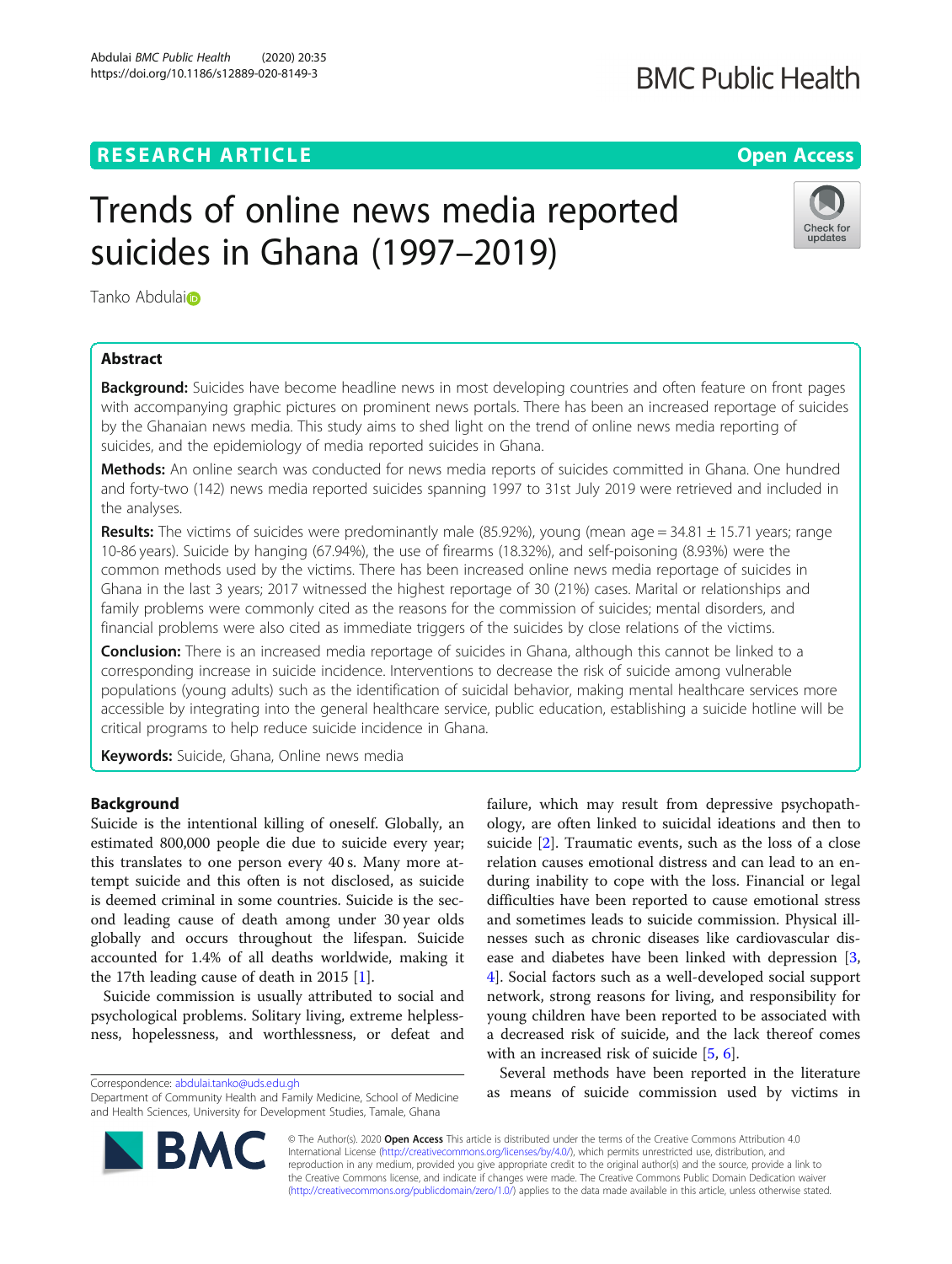ending their lives; perhaps the commonest are hanging, firearms, and self-poisoning in most countries  $[7-10]$  $[7-10]$  $[7-10]$  $[7-10]$  $[7-10]$ . Jumping from a height and charcoal burning are also common methods used in South East Asia. The choice of method is reportedly dependent on availability and the intended message the victim may wish to send. Men, however, generally use more violent means to end their own lives. In developed countries, suicide by firearms is more common compared to developing countries [\[11\]](#page-6-0).

Suicide is still criminal in Ghana [[12\]](#page-6-0), and those who have attempted it have been prosecuted in the past. Annually an estimated 1500 persons commit suicide in Ghana [[13\]](#page-6-0). There is, however, a paucity of data describing the epidemiology of suicide mortality in Ghana.

# Methods

There has been a recent increase in the news media reportage of suicide deaths in Ghana, this study; therefore, aims to shed light on the trend of online news media reporting of suicides, and the epidemiology of media reported suicides in Ghana.

### Data sources and coding

An online search of news reports of suicides committed in Ghana was conducted through [www.google.com](http://www.google.com) and [www.bing.com](http://www.bing.com) search engines; additional searches were carried out from the websites of prominent online news sites in Ghana ([www.ghanaweb.com](http://www.ghanaweb.com); [www.myjoyonline.](http://www.myjoyonline.com) [com](http://www.myjoyonline.com); [citifmonline.com;](http://citifmonline.com) [www.adomonline.com](http://www.adomonline.com); [www.mod](http://www.modernghana.com)[ernghana.com](http://www.modernghana.com); [www.graphic.com.gh](http://www.graphic.com.gh); [www.starrfm.com](http://www.starrfm.com)). A detailed list of sites from which reports were retrieved is presented in Additional file [1](#page-6-0): Table S1. The search was carried out from 1st–31st July 2019. A combination of the words "suicide" and "Ghana" was initially entered, and the years 1995 through to 2019 were added; a specific year at a time, as "suicide Ghana 1995", "suicide Ghana 1996," and so forth. The google search returned over two million hits, but only the first ten pages were reviewed for possible inclusion. The headlines were read and only media reported suicide stories committed in Ghana were opened and the entire story read to abstract the reported date of the suicide, age of the victim, gender, occupation, reason for the suicide commission (as reported by family or close relation in the story), mode or means of commission of the suicide and whether victim left a note or not, and the link to the news item was saved for further review.

The analyses of the news media content were done in cognizance of the framework proposed by Klaus Krippendorff [\[14](#page-6-0)]. News reports meeting the inclusion criteria were reviewed to determine the main themes and patterns that resonate with the study objectives. A pattern emerged in terms of the socio-demographic characteristics, means of suicide commission, and causes or triggers. All reports were re-read to identify possible initial open codes; closed coding was then applied to meet the quantitative aspiration of this study (Additional file [1:](#page-6-0) Table S2). Some codes were further reduced to produce more statistically manageable data.

Abstracted data from the websites were entered into Microsoft excel 2013, data was then sorted according to date and entries carefully reviewed manually for duplicate stories. The date of the report, the name of the town and the demographic characteristics of victims were essential in spotting duplicates. Only one report was kept of identified duplicates ( $n = 19$ ) for the analyses. To validate the abstracted data, a research assistant visited all the links from which data was abstracted and independently verified each record. A presentation of the method is included as Additional file [1:](#page-6-0) Figure S1.

### Inclusion criteria

All Ghanaian news media reported suicide cases committed in Ghana and available on online news media portals, with no suspicion of homicide in the report were included in the analyses. *Exclusions*: Reports of attempted suicide  $(n = 25)$  and suspected homicide  $(n = 8)$  were excluded.

#### Data analyses

The abstracted data was imported into Stata version 13 (Stata Corp. Texas, USA) for all statistical analyses. Counts with percentages and means with standard deviations were generated. Chi-square tests were performed to compare group differences in the mode of suicide commission and stated reasons for suicide commission.

# Results

One hundred and forty-two  $(n = 142)$  online news media reported cases of suicides (1997 to 31st July 2019) in Ghana were retrieved and included in this analysis. [Gha](http://ghanaweb.com)[naweb.com](http://ghanaweb.com) reported 60% of the suicides, followed by [myjoyonline.com](http://myjoyonline.com) (8%). The year 2017 witnessed the highest reported suicide cases of thirty (Fig. [1](#page-2-0)).

The victims were predominantly male (85.92%), young (mean age 34.81 ± 15.71 years; range 10–86), female victims were comparatively younger  $(21.95 \pm 9.32 \text{ vs. } 37.43 \pm 1)$ 15.48,  $p < 0.001$ ). The victims earned fairly good income (62.27%) deduced from their stated occupations. Eighteen (12.68%) of the suicide victims were students (55.56% were primary/Junior High School pupils). Greater Accra region, where all the online news media portals are located, reported the highest number of cases. The commonest mode of suicide commission was through hanging (67.94%), followed by firearms (18.32%) and through the drinking of poisonous substances (pesticides were commonly used) (8.93%). Marital or relationship problems (44.44%) were the most commonly reported reasons triggering the suicide commission, followed by reported mental problems or depression (18.06%) (Table [1](#page-2-0)). Financial problems (15.28%)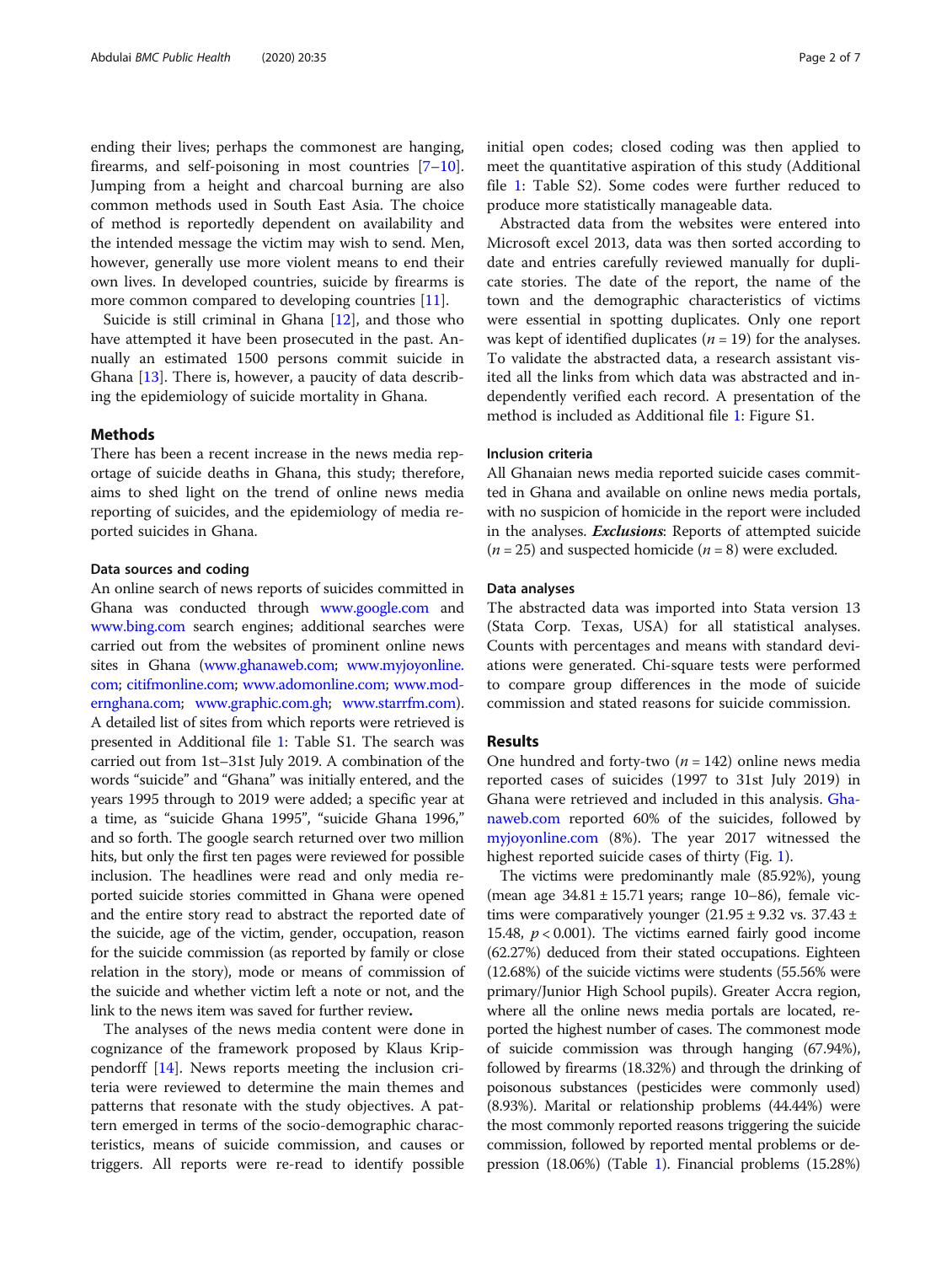<span id="page-2-0"></span>

# Table 1 Method of Suicide commission by baseline characteristics

|                                      | Overall<br>$n = 142$ | Method of suicide commission, $n = 131(92.25)$ |                       |                     |                               |            |  |
|--------------------------------------|----------------------|------------------------------------------------|-----------------------|---------------------|-------------------------------|------------|--|
|                                      |                      | Hanging<br>89(67.94)                           | Firearms<br>24(18.32) | Poison<br>11(8.840) | Other <sup>a</sup><br>7(5.34) | $P$ -value |  |
| Gender                               |                      |                                                |                       |                     |                               | 0.279      |  |
| Male                                 | 122(85.92)           | 74(66.07)                                      | 23(20.54)             | 10(8.93)            | 5(4.46)                       |            |  |
| Female                               | 20(14.08)            | 15(78.95)                                      | 1(5.26)               | 1(5.26)             | 2(10.53)                      |            |  |
| Reason                               |                      |                                                |                       |                     |                               | 0.005      |  |
| Marital/family/relationship problems | 32(44.44)            | 15(51.72)                                      | 11(37.93)             | 3(10.34)            | O(0.00)                       |            |  |
| Mental/depression                    | 13(18.06)            | 9(69.23)                                       | O(0.00)               | O(0.00)             | 4(30.77)                      |            |  |
| Financial                            | 11(15.28)            | 7(87.50)                                       | 1(12.50)              | O(0.00)             | O(0.00)                       |            |  |
| Failed exam                          | 5(6.94)              | 4(80.00)                                       | O(0.00)               | 1(20.00)            | O(0.00)                       |            |  |
| Other                                | 11(15.28)            | 7(63.64)                                       | 3(27.27)              | 1(9.09)             | O(0.00)                       |            |  |
| Age mean(SD)                         | $34.81 \pm 15.71$    | $33.90 \pm 15.96$                              | $42.19 \pm 15.45$     | $29.14 \pm 14.386$  | $33.8 \pm 16.26$              | 0.2047     |  |
| Income bracket                       |                      |                                                |                       |                     |                               | 0.050      |  |
| High                                 | 35(33.02)            | 22(64.71)                                      | 10(29.41)             | 2(5.88)             | O(0.00)                       |            |  |
| Average                              | 31(29.25)            | 19(65.52)                                      | 7(24.14)              | 2(6.90)             | 1(3.45)                       |            |  |
| Low                                  | 7(6.60)              | 5(71.43)                                       | O(0.00)               | O(0.00)             | 2(28.57)                      |            |  |
| Student/Unemployed                   | 33(31.13)            | 21(65.63)                                      | 3(9.38)               | 5(15.63)            | 3(9.38)                       |            |  |
| Region                               |                      |                                                |                       |                     |                               | 0.240      |  |
| Ashanti                              | 25(17.86)            | 15(62.50)                                      | 4(16.67)              | 4(16.67)            | 1(4.17)                       |            |  |
| Brong Ahafo                          | 5(3.57)              | 2(40.00)                                       | 1(20.00)              | 2(40.00)            | O(0.00)                       |            |  |
| Central                              | 15(10.71)            | 10(76.92)                                      | 2(15.38)              | O(0.00)             | 1(7.69)                       |            |  |
| Eastern                              | 23(16.43)            | 18(78.26)                                      | 3(13.04)              | 1(4.35)             | 1(4.35)                       |            |  |
| Greater Accra                        | 37(26.43)            | 19(59.38)                                      | 8(25.00)              | 1(3.13)             | 4(12.50)                      |            |  |
| Northern                             | 2(1.43)              | 1(50.00)                                       | 1(50.00)              | O(0.00)             | O(0.00)                       |            |  |
| Upper East                           | 6(4.29)              | 2(40.00)                                       | 2(40.00)              | 1(20.00)            | O(0.00)                       |            |  |
| Upper West                           | 2(1.43)              | 1(50.00)                                       | 0(0.00)               | 1(50.00)            | O(0.00)                       |            |  |
| Western                              | 14(10.00)            | 9(69.23)                                       | 3(23.08)              | 1(7.69)             | O(0.00)                       |            |  |
| Volta                                | 11(7.86)             | 11(100.00)                                     | O(0.00)               | O(0.00)             | O(0.00)                       |            |  |

<sup>a</sup>Suicide by jumping ( $n = 4$ ), slitting/impalement( $n = 2$ ), and drowning ( $n = 1$ )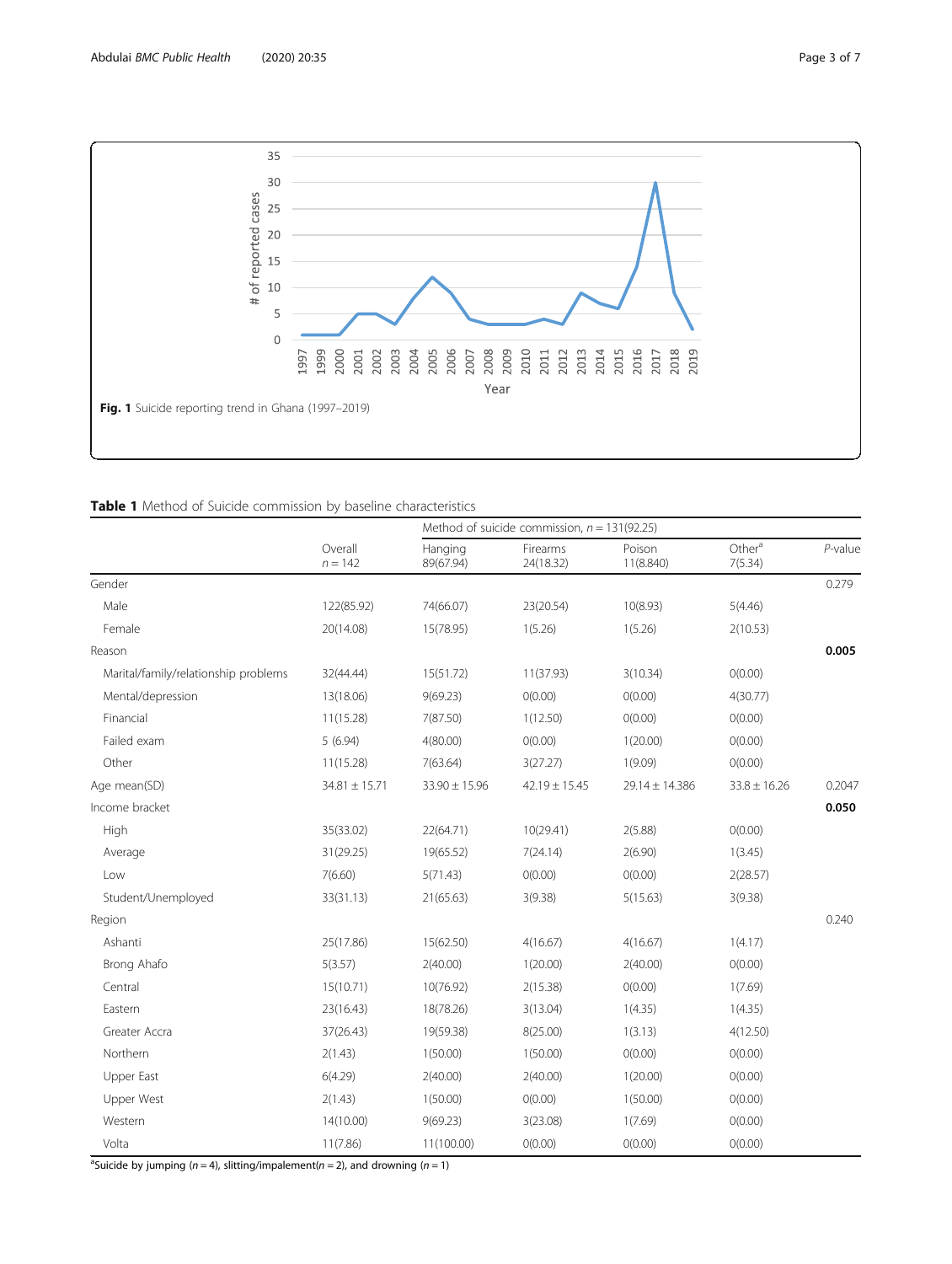were also commonly cited as reasons leading to the commission of suicides. Seven of the reported suicides were homicide-suicide, where the suicide victims (all men), had killed a spouse/family member/children before the commission of the suicide.

Although no significant difference was noted between the method of suicide commission and gender, men tended to use more violent means such firearms compared to women (23% vs. 5%). A significant difference in the choice of method of suicide commission and the stated reason for suicide was noted; generally, persons with stated mental disorders chose to jump from a high building and drowning compared to those with other stated reasons ( $p = 0.005$ ). Age had no impact on the choice of method overall, but firearms were common among older subjects ( $p = 0.2047$ ). A significant association between income status and method of suicide was observed; firearms death was more commonly used among high income earning subjects while hanging was more commonly used by those in the lowerincome bracket ( $p = 0.050$ ). No difference in the choice of method was noticed in the regions of Ghana; however hanging was universal in all the reported cases from the Volta region (Table [1](#page-2-0)). Age was noted to be significantly associated with the stated reason for suicide commission; older victims were more likely to have marital/relationship and financial problems attributed while younger victims had more mental health issues and failure attributed as the trigger for their decision to commit suicide ( $p = 0.010$ ).

Nearly three-quarters of all firearm suicides (73.33%) were attributed to marital/relationship problems and all jumping and drowning were attributable to mental disorders (Table [2\)](#page-4-0).

# Discussion

There is an increased reportage of suicides in Ghana, although this cannot be linked to a corresponding increase in suicide incidence since official records of suicides in Ghana are not available in a centralized database. Causes of death in most cases in Ghana are often not reported, and a coroner's report is not mandatory unless it is in suspected cases of homicide. These findings demonstrate that reported suicide cases have witnessed some increase over the last two decades, with the Greater Accra region where all the online news media portals are located recording the highest; Greater Accra may not necessarily have the highest incidence of suicide in Ghana but may be due to reporting bias. Most online news media do not have reporters across the country and will, therefore, report cases only within their geographic catchment area. Moreover, most online news media pick stories from print and radio reports from news outlets based in the capital. The proliferation of radio stations and increasing use of social media may partly contribute to the increase reportage of suicides in Ghana by online news media. There had been increased

reportage on the general state of healthcare delivery and particularly the poor state of mental healthcare in Ghana during and after the 2016 general elections. Perhaps, the Ghanaian media were setting the agenda in their role to create awareness on the state of mental healthcare delivery in the country. The increased reportage of suicides around the same time the media were decrying the state of mental healthcare may fit into the agenda-setting and framing theories posited by communication scientists [\[15,](#page-6-0) [16](#page-6-0)]. Highlighting stories of suicides in the context of poor mental healthcare frame placed mental healthcare in the country at the forefront for policy consideration.

Evidence abounds that demonstrates that certain types of news coverage of suicide can increase the probable recurrence of the phenomenon (copycatting, contagion, or the Werther effect) in vulnerable groups particularly, among adolescents [[17](#page-6-0), [18](#page-6-0)]. This phenomenon may partly explain the increased reportage of suicides in the media particularly in the year 2017. The media reportage gave detailed explicit descriptions of suicides, the identity of the victim (such as name, place of work, school, etc.), and most reportages were sensational, some with accompanying photos of the victim. Victim identity protection is essential in an ethical media landscape.

There almost appear to be a four-year cyclical increase in the reporting of suicides in Ghana (2001, 2005, 2013, and 2017); these years coincidentally happen to be years after national elections in Ghana. The only exception was in 2009, the reasons behind this increase reportage after elections are still not clear, but may be attributable to disappointments following a defeat (no clear evidence exist to support this from the data).

Forty-five percent of all reported cases were victims under the age of 35 years (Fig. [2\)](#page-4-0). In previous studies by Reddy (2010), Turecki and Brent (2016), and Hawton and van Heeringen (2009), young adults were more likely to commit suicide compared to older adults [[19](#page-6-0)– [21\]](#page-6-0). Der et al. in a ten-year autopsy study of suicides in Ghana, made similar findings [[22\]](#page-6-0). Young adults may have fewer reasons to live, and when they are troubled by circumstances that they cannot cope with, they are more inclined to committing suicides as a means of escaping from their troubles. Young adults are also more prone to suffer from depression  $[23]$  $[23]$  that may be triggers of suicide ideation and the subsequent committal of the act. In developing countries where mental healthcare is, least prioritized, troubled young adults are left to their fate with very little support to mitigate the effects of depression and other mental health challenges. The result of limited access to mental healthcare in developing countries further exacerbates the vulnerability of young adults to suicide ideation and to suicide committal.

Undoubtedly most suicide commissions are reportedly disproportionately higher in men compared to women, as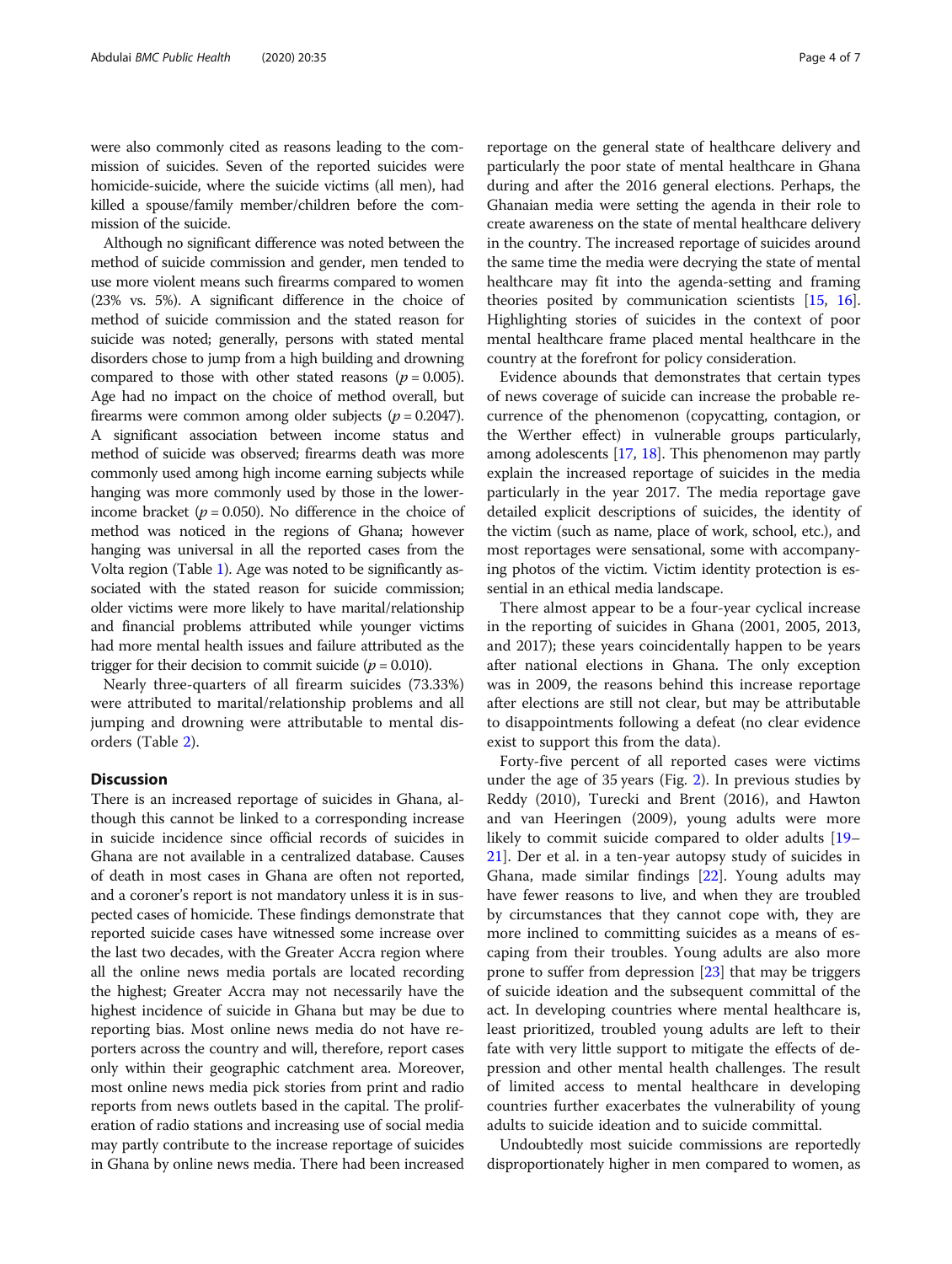|                    |                   | Stated reason for suicide commission, $n = 72(50.70%)$                       |                  |                   |                        |                    |            |  |  |
|--------------------|-------------------|------------------------------------------------------------------------------|------------------|-------------------|------------------------|--------------------|------------|--|--|
|                    |                   | Marital/relationship problems Mental disorder Financial problem<br>32(44.44) | 13(18.06)        | 11(15.28)         | Failed exam<br>5(6.94) | Other<br>11(15.28) | $P$ -value |  |  |
| Gender             |                   |                                                                              |                  |                   |                        |                    | 0.365      |  |  |
| Male               | 122(85.92)        | 28(47.46)                                                                    | 9(15.25)         | 10(16.95)         | 6(5.08)                | 9(15.25)           |            |  |  |
| Female             | 20(14.08)         | 4(30.77)                                                                     | 4(30.77)         | 1(7.69)           | 2(15.38)               | 2(15.38)           |            |  |  |
| Suicide Method     |                   |                                                                              |                  |                   |                        |                    | 0.005      |  |  |
| Hanging            | 89(67.94)         | 15(35.71)                                                                    | 9(21.43)         | 7(16.67)          | 4(9.52)                | 7(16.67)           |            |  |  |
| firearms           | 24(18.32)         | 11(73.33)                                                                    | O(0.00)          | 1(6.67)           | 0(0.00)                | 3(20.00)           |            |  |  |
| Poison             | 11(8.40)          | 3(60.00)                                                                     | O(0.00)          | O(0.00)           | 1(20.00)               | 1(20.00)           |            |  |  |
| Other              | 7(5.34)           | O(0.00)                                                                      | 4(100.00)        | O(0.00)           | 0(0.00)                | O(0.00)            |            |  |  |
| Age mean(SD)       | $34.81 \pm 15.71$ | $38.15 \pm 16.82$                                                            | $30.92 \pm 9.75$ | $36.80 \pm 10.61$ | $19.60 \pm 3.05$       | $45.00 \pm 15.42$  | 0.010      |  |  |
| Income bracket     |                   |                                                                              |                  |                   |                        |                    | 0.159      |  |  |
| High               | 35(33.02)         | 7(36.84)                                                                     | 2(10.53)         | 3(15.79)          | 1(5.26)                | 6(31.58)           |            |  |  |
| Average            | 31(29.25)         | 8(53.33)                                                                     | 2(13.33)         | 3(20.00)          | 0(0.00)                | 2(13.33)           |            |  |  |
| Low                | 7(6.60)           | 1(33.33)                                                                     | 1(33.33)         | O(0.00)           | 0(0.00)                | 1(33.33)           |            |  |  |
| Student/Unemployed | 33(31.13)         | 6(37.50)                                                                     | 5(31.25)         | 1(6.25)           | 4(25.00)               | O(0.00)            |            |  |  |
| Region             |                   |                                                                              |                  |                   |                        |                    | 0.870      |  |  |
| Ashanti            | 25(17.86)         | 2(15.38)                                                                     | 3(23.08)         | 3(23.08)          | 2(15.38)               | 3(23.08)           |            |  |  |
| Brong Ahafo        | 5(3.57)           | 3(100.00)                                                                    | O(0.00)          | O(0.00)           | 0(0.00)                | O(0.00)            |            |  |  |
| Central            | 15(10.71)         | 3(57.14)                                                                     | 1(14.29)         | O(0.00)           | 1(14.29)               | 1(14.29)           |            |  |  |
| Eastern            | 23(16.43)         | 5(41.67)                                                                     | 4(33.33)         | 2(16.67)          | 0(0.00)                | 1(8.33)            |            |  |  |
| Greater Accra      | 37(26.43)         | 8(44.44)                                                                     | 3(16.67)         | 3(16.67)          | 1(5.56)                | 3(16.67)           |            |  |  |
| Northern           | 2(1.43)           | O(0.00)                                                                      | O(0.00)          | O(0.00)           | 0(0.00)                | O(0.00)            |            |  |  |
| Upper East         | 6(4.29)           | 2(66.67)                                                                     | 1(33.33)         | O(0.00)           | O(0.00)                | O(0.00)            |            |  |  |
| Upper West         | 2(1.43)           | O(0.00)                                                                      | O(0.00)          | O(0.00)           | 0(0.00)                | O(0.00)            |            |  |  |
| Western            | 14(10.00)         | 5(45.45)                                                                     | O(0.00)          | 3(27.27)          | 1(9.09)                | 2(18.18)           |            |  |  |
| Volta              | 11(7.86)          | 2(50.00)                                                                     | 1(25.00)         | O(0.00)           | 0(0.00)                | 1(25.00)           |            |  |  |

# <span id="page-4-0"></span>Table 2 Stated reason for Suicide commission by baseline characteristics

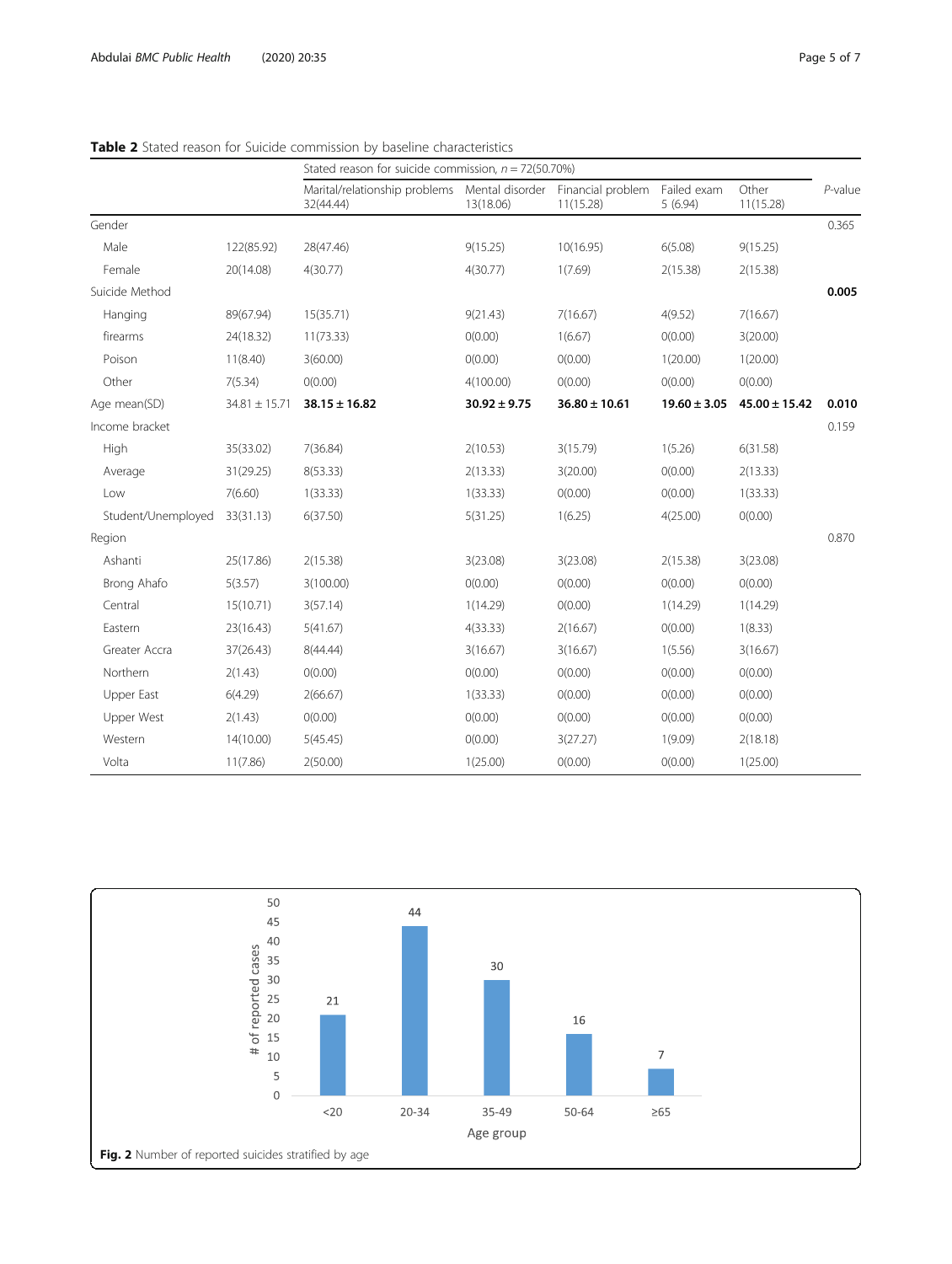noted in previous studies  $[9, 11]$  $[9, 11]$  $[9, 11]$ ; the findings from this study present a similar gender distribution of suicide commission. Men are generally known to want to exhibit bravado in stressful situations. Even though women are generally reported to exhibit more depressive symptoms [[23](#page-6-0)], they are better at coping because they are more inclined to share their problems with relations than men will. Men are also known to be affected severely when there is an economic downturn such as in the loss of employment, and this may put additional stress and lead to substance dependence. Substance dependence has been reported to be linked with suicides in population studies [[19](#page-6-0)]. In the media reported suicides, the proportion of male victims reported to have committed suicide because of financial problems was twice that of female victims.

The method of suicide commission is usually linked to the method available to the victim and the message the victim intends to send. It is unsurprising that in the reported cases of suicides in Ghana, the commonest method used by victims was hanging with a nylon rope or bath sponge. Nylon rope and bath sponge are universally available in almost every home in Ghana. Suicide by hanging has been reported in many jurisdictions to be the commonest means by which victims end their lives [\[7,](#page-6-0) [9](#page-6-0), [19](#page-6-0)], perhaps because this method is universally and readily available. Suicide by firearm is, however, more common in the USA compared to other countries due to the access of firearms in the USA [\[24\]](#page-6-0). Poisoning with agriculture chemicals has been reported to be more common among rural Chinese and other South-East Asian countries [\[10](#page-6-0)].

The predominant reason ascribed to the commission of suicides by close relations of victims was relationship related. Suspicion of infidelity and relationship termination (e.g., divorce or the threat of it, breakups, or estrangement), marital quarrels, and family quarrels. Adinkrah in a study on femicide-suicides in Ghana cited sexual jealousy, divorce, or the threat of it by female partners, and estrangements as the primary reported reasons to be the immediate triggers of femicide-suicides by close relations of male suicide victims [\[25](#page-6-0)]. Mental disorders were also cited by close relations of suicide victims as the immediate trigger of suicide; family members general stated that the victim was withdrawn, moody, or were behaving strangely. Reported mental disorders were more common in younger suicide victims compared to older victims. Most people who die by suicide have been known to have some form of psychiatric disorders, notably mood, substance-related, anxiety, psychotic, and personality disorders [[3,](#page-6-0) [7\]](#page-6-0).

The third reason ascribed for suicide by close relations of the victims was financial problems. The financial problems ranged from been indebted and unable to pay back, falling victims to scam or fraud (such as investment in Ponzi schemes that went bad), and losing nearly everything owned by the victims. The loss of financial wealth or the inability to meet one's financial obligation can create enormous mental stress, and this has led some to suicide commission [[2,](#page-6-0) [3\]](#page-6-0). More men and older adults were reported to have financial difficulties as triggers of suicide. Buron et al., in a study of reasons for attempted suicides from nine European countries, also cited financial difficulties among older adults (45-64 year olds), divorcees, and unemployed as one of the reasons attributable to the suicides of the victims [\[26\]](#page-6-0).

The unavailability of comprehensive official sources of the cause of deaths in Ghana makes it challenging to estimate the incidence of suicide in Ghana. The findings here reflect only those reported by online news media portal, reporting bias will affect the extrapolation of this finding to the entire population. The media reports lacked autopsy reports to confirm the reported suicide cases. It is therefore likely that some suicide deaths were misclassified or went unrecognized as being a result of an accident or natural causes, and similarly, some natural causes or accidents could have been misclassified as suicides. A thorough screening of stories was, however, conducted to ensure the integrity of the reported suicide cases, where it was suspected to be a "foul play," such reports were not included in the analysis. This study did not consider the ethical reporting of suicides, and whether reportage conformed to lay down guidelines, the study did not consider the effect of media reportage of suicides on subsequent occurrence (copycatting or the Werther effect) of suicides.

# Conclusions

There is an increased media reportage of suicides in Ghana. Most of the reported cases are in the national capital and the victims were predominantly men. Suicide by hanging is the commonest means, and immediate triggers attributed by close relations are relationships and family problems.

Intervention to decrease the risk of suicide among vulnerable populations such as the identification of suicidal behavior (withdrawal/isolation, aggression), mood changes (depression, anxiety, anger, irritability), making mental healthcare services more accessible (integration in the general healthcare service), public education, and establishing a suicide hotline will be critical programs to help reduce suicide incidence in Ghana. Programs on suicide prevention, such as screening for depression and counseling, should be developed and targeted to young adults in Ghana, especially in schools. Future studies should explore the ethical reporting of suicides and the effect of the reportage on subsequent incidence of suicides in the Ghanaian context.